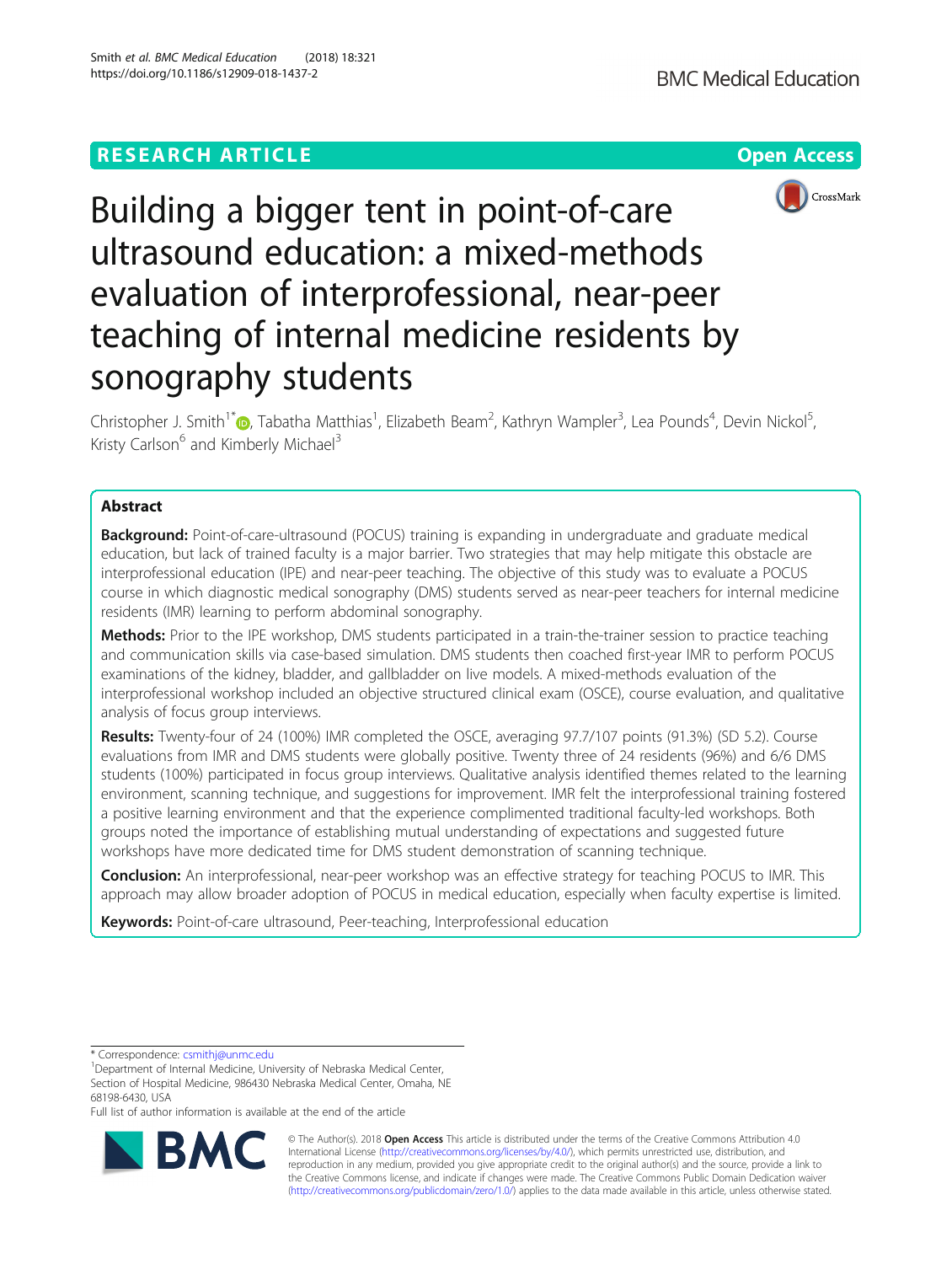# Background

Point-of-care ultrasound (POCUS) is the application of portable ultrasound technology by clinicians to aid in real-time diagnosis, management, and treatment decisions. POCUS is a powerful adjunct to the physical exam with a wide variety of clinical applications [[1\]](#page-6-0). In recent years, POCUS education has grown rapidly in undergraduate [\[2](#page-6-0), [3\]](#page-6-0) and graduate medical education. Inspired by emergency medicine [[4](#page-6-0)] and critical care medicine [[5](#page-6-0)], internal medicine residency programs have become fertile grounds for POCUS education. A study in 2013 found that 25% of internal medicine residency programs in the United States had formal POCUS curriculum, with another quarter planning to implement a curriculum in the next year [\[6\]](#page-7-0). A survey of Canadian program directors demonstrated similar findings [[7\]](#page-7-0). Despite this growth, there remains significant training gaps in POCUS skills among internal medicine faculty and residents [[7](#page-7-0), [8](#page-7-0)]. Several national studies of educational leaders have identified lack of adequately trained faculty as a major barrier to POCUS curriculum expansion [\[6](#page-7-0), [7,](#page-7-0) [9](#page-7-0)].

Two pedagogical approaches that may mitigate lack of POCUS-trained faculty include peer teaching and interprofessional education. Peer teaching occurs when people from similar social groups work cooperatively to learn from one another  $[10]$  $[10]$ . The term "near-peer teaching" is sometimes used when those involved have different levels of training or seniority [\[11\]](#page-7-0). Peer-led teaching has several potential advantages, including creation of a more comfortable learning environment; enhancement of leadership, communication, and organizational skills; and curricular sustainability when teaching resources are limited [[12](#page-7-0)]. Peer teaching of sonography skills has shown promise among medical [\[13](#page-7-0)] and under-graduate students [[14](#page-7-0)], but it is unclear if this can translate to residency programs which have unique challenges, including competing curricular priorities, scheduling conflicts, and a lack of trained house officers to serve as peer-mentors.

Interprofessional education (IPE) is defined as education that "occurs when students from two or more professions learn about, from, and with each other to enable effective collaboration and improve health outcomes." [[15](#page-7-0)] IPE is supported by a wide-spectrum of professional organizations via the Interprofessional Education Collaborative (IPEC) who has published core competencies for interprofessional collaborative education [\[16\]](#page-7-0). IPE shows promise in improving patient outcomes and care delivery [[17\]](#page-7-0), but IPE research often fails to report learner-based outcomes, such as observable clinical skills [[18](#page-7-0)]. With the exception of obstetrics [[19](#page-7-0)–[21](#page-7-0)], there is relatively little research examining IPE in teaching ultrasound. Combining near-peer or peer-led teaching and IPE strategies has been explored in anatomical education, mostly involving first-year medical students and physical therapy students [\[22](#page-7-0)–[24\]](#page-7-0). To our knowledge, there has not been research exploring the use of peer-led IPE in teaching POCUS.

The goal of this study was to utilize diagnostic medical sonography (DMS) students as near-peer teachers in training internal medicine residents (IMR) to perform abdominal POCUS. DMS students have expertise in abdominal sonography and may represent a viable alternative to medical faculty in teaching POCUS to trainees. This strategy was evaluated quantitatively and qualitatively to assess learner outcomes, explore the participants' experiences, and make improvements to future IPE sessions.

# **Methods**

Setting and Participants: The intervention took place at a Midwestern academic health system in April 2018. An interprofessional faculty team developed a 4-h workshop in which DMS students  $(n = 6)$  from the College of Allied Health Professions served as coaches for first-year IMR ( $n = 24$ ) learning abdominal POCUS. DMS students complete a 12-month curriculum, including > 1100 h of clinical instruction, resulting in either a Bachelor of Science in Medical Imaging and Therapeutic Sciences degree or a post-Baccalaureate professional certificate in Diagnostic Medical Sonography. At the time of the IPE workshop, DMS students were in the final months of their educational program. IMR were in their first post-graduate year. They had participated in cardiopulmonary and procedural POCUS workshops, but had minimal exposure to abdominal sonography.

Train-the-trainer Workshop: Prior to the workshop, DMS students participated in a 2-h train-the-trainer session to prepare them for their coaching responsibilities. The workshop design was informed by IPE practice recommendations, including use of interprofessional leadership, development of clear objectives, use of experiential learning [[25](#page-7-0)], and emphasizing relevant non-clinical skills (such as communication)  $[18]$  $[18]$  $[18]$ . The session started with a 30-min didactic covering:

- Review of course objectives
- Definition and overview of IPE<br>• Principles of POCUS: definition
- Principles of POCUS: definitions, clinical application, and terminology
- Background and training experiences of IMR
- Principles of adult learning with POCUS-specific examples
- Providing feedback utilizing the "ask-tell-ask" technique [\[26](#page-7-0)]

After the didactic session, DMS coaches participated in 4 simulation-based cases highlighting common POCUS coaching scenarios. Simulated cases included 2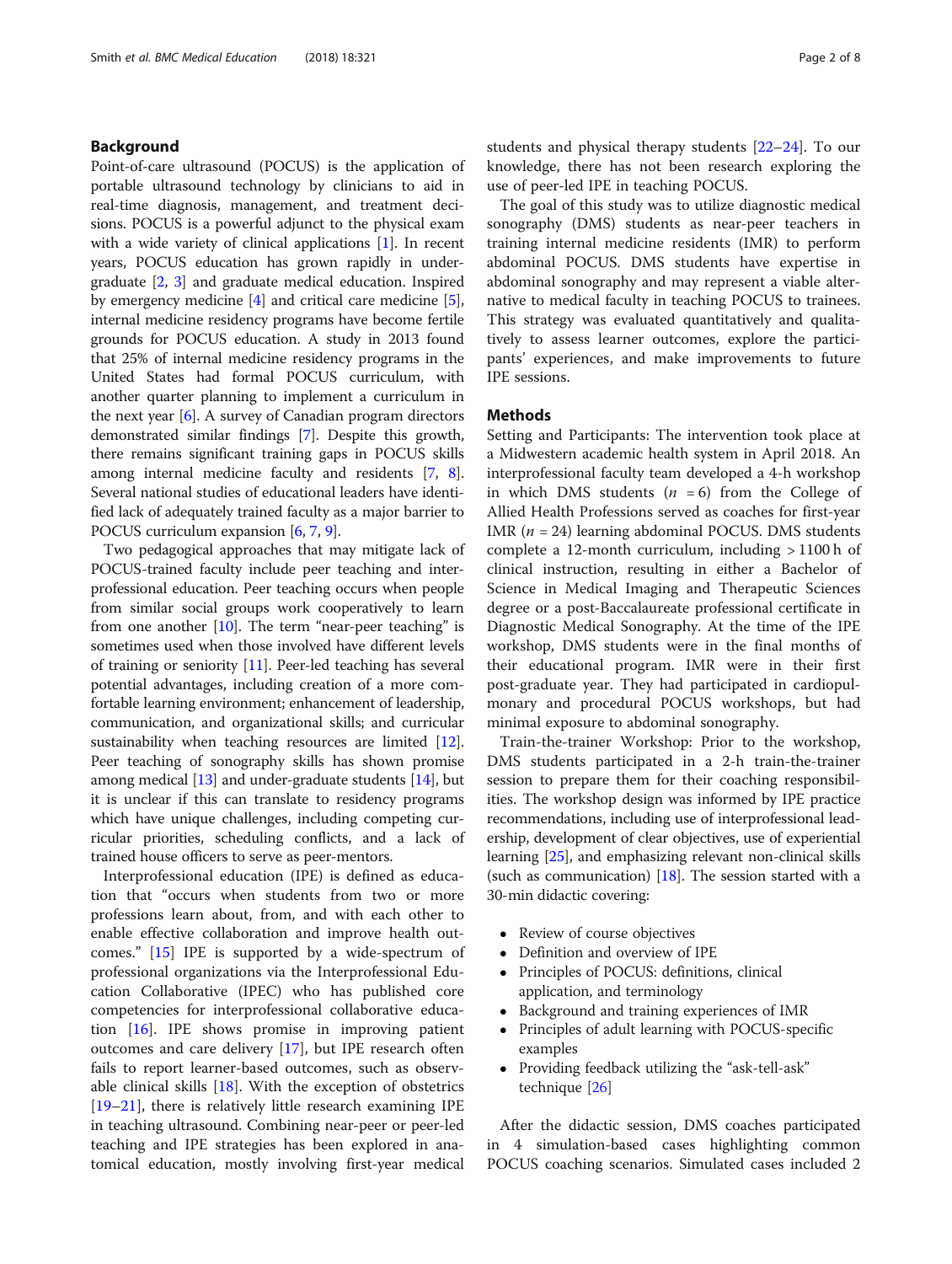DMS students, 1 simulated patient, 1 simulated learner, and 1 POCUS educational expert. DMS coaches and facilitators received instructional guides outlining their responsibilities and objectives. DMS students alternated between acting as the role-play coach and providing peer-feedback.

IPE Workshop: The IPE workshop covered ultrasound exam preparation and image acquisition of kidneys, bladder, and gallbladder. Table 1 outlines the course content. The course utilized a flipped-classroom approach with pre-course instructional videos used to maximize scanning time. Instructional videos were curated by course directors from free open-access online sources. The video run-time was 30 min and viewed by both IMR and DMS students.

The workshop started with a 10 min didactic in which the course directors reviewed principles of IPE, discussed the background of the DMS students, and reviewed the day's workflow. IMR dyads then rotated between 4 scanning stations. Each station was facilitated by a different DMS student-coach with a standardized patient serving as a live-model. Standardized patients were scanned by a faculty member prior to the workshop to ensure normal anatomy. Thirty minutes was allotted for each of the following stations: ultrasound exam preparation and right kidney, left kidney and bladder, gallbladder, and free-scanning time. DMS students received coaching checklists to facilitate teaching of course learning objectives. Faculty were available for technical problems, but otherwise did not participate. Participants used Phillips SPARQ (Andover, MA) and SonoSite Edge II (Bothell, WA) ultrasound machines.

Assessment: A mixed-methods approach was used to evaluate educational outcomes. Each participant was assigned a unique identifier to allow data tracking while maintaining anonymity. IMR completed an objective structured clinical exam (OSCE) immediately after the workshop to evaluate their image acquisition skills. The OSCE included evaluation of exam preparation, scanning technique, image quality, and image interpretation. Scanning technique and image quality was scored using a 47-item instrument (Additional file [1\)](#page-6-0), with each item scored on a 3-point scale  $(0 = not performed or uninter$ pretable,  $1$  = partially performed or sub-optimal,  $2$  = fully performed or near-optimal). Participants also completed a 13-question image interpretation quiz, resulting in a maximum OSCE score of 107 points. Scanning technique was scored by an in-room faculty evaluator. Two blinded faculty members jointly scored saved OSCE images for quality following the workshop. Each scoring dyad was comprised of one DMS faculty member (KM or KW) and one internal medicine faculty member (CS or TM).

IMR and DMS student coaches completed online course evaluations developed from previously published research [[27\]](#page-7-0). Responses were reported on a 5-point Likert Scale  $(1 =$  strongly disagree,  $5 =$  strongly agree). For the OSCE and course evaluation, researchers calculated descriptive statistics, including mean scores and standard deviations, using Microsoft Excel (2016).

Finally, IMR and DMS students participated in semistructured focus group interviews to provide researchers with an in-depth exploration of their experiences and attitudes towards the intervention. Interviews were

| POCUS Exam          | Content                                                                                                                              |
|---------------------|--------------------------------------------------------------------------------------------------------------------------------------|
| Exam<br>preparation | • Room set-up: machine placement, bed positioning, dimming lights                                                                    |
|                     | • Machine set-up: patient information, probe selection, exam-type                                                                    |
|                     | • Patient set-up: communication, positioning, maintaining modesty                                                                    |
| Right kidney        | • Pre-scanning: labeling, probe positioning, site survey, techniques to aid image acquisition                                        |
|                     | • Scanning: image optimization (depth, gain, centering), fanning organ in long and short axis, saving video loops                    |
|                     | • Anatomy identification: liver, hepatorenal recess, renal cortex, medullary pyramids, renal sinus                                   |
| Left kidney         | • Pre-scanning: labeling, probe positioning, site survey, techniques to aid image acquisition                                        |
|                     | • Scanning: image optimization, fanning organ in long and short axis, saving video loops                                             |
|                     | • Anatomy identification: liver, splenorenal recess, renal cortex, medullary pyramids, renal sinus                                   |
| Bladder             | · Pre-scanning: labeling, probe positioning, site survey                                                                             |
|                     | • Scanning: image optimization, fanning organ in long and short axis, freezing image, measuring bladder dimensions, saving<br>images |
|                     | • Bladder volume calculation                                                                                                         |
| Gallbladder         | • Pre-scanning: labeling, probe positioning, site survey, techniques to aid image acquisition                                        |
|                     | · Scanning: image optimization, fanning organ in long and short axis, saving video loops                                             |
|                     | • Anatomy identification: liver, gallbladder body and neck, main lobar fissure, portal vein                                          |

Table 1 Course content of interprofessional point-of-care ultrasound workshop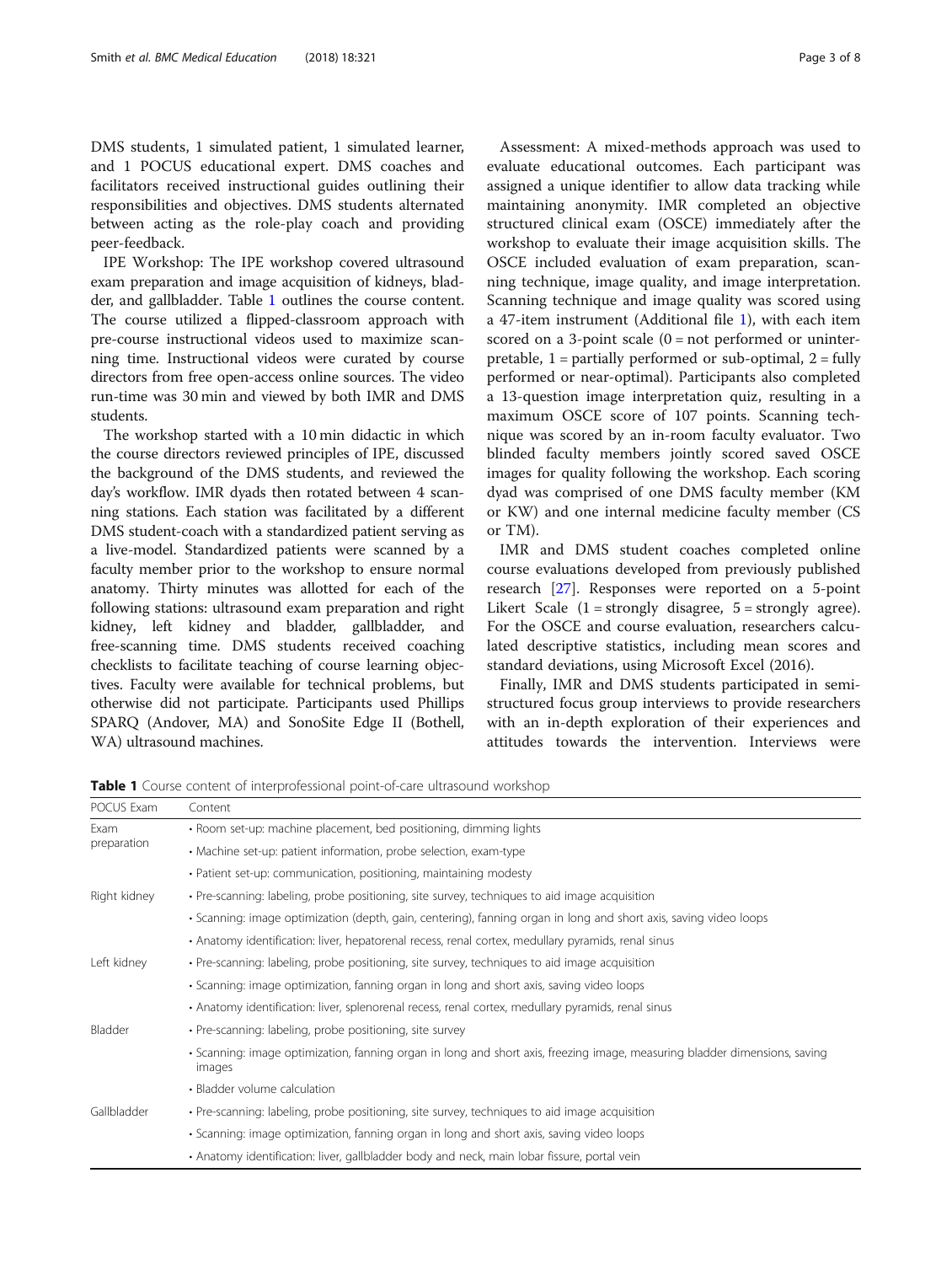conducted using an interview guide developed by the research team (Additional file [2\)](#page-6-0). Each focus group had 5–6 participants and lasted approximately 45 min. Using a framework of qualitative description, data was analyzed by two coders using qualitative content analysis. Qualitative description is a method that offers "a comprehensive summary of an event in the everyday terms of those events," and is "the method of choice when straight descriptions of phenomena are desired." [[28](#page-7-0), [29](#page-7-0)]. One coder analyzed the data working directly from the audio recordings. A second coder analyzed the data working from transcripts of the recordings generated by automated transcription software. The transcripts were reviewed for accuracy before coding. Inter-coder agreement was calculated as a method for establishing reliability between coders [[30](#page-7-0)]. Data was categorized into themes based upon focus group interview topics. Results of the qualitative analysis were validated via member checking in which a subset of participants were asked to review the analysis and verify that the resulting themes accurately represented the discussion in their group [[31](#page-7-0)]. This study was approved by the University of Nebraska Medical Center Institutional Review Board (#704–17-EX).

## Results

Twenty-four of 24 (100%) IM residents completed the OSCE, with results presented in Table 2. Residents' average composite OSCE score was 97.7/107 points (91.3%) (SD 5.2). Organ-specific exam sub-group scores ranged from 84.9% (20.4/24) for the gallbladder to 94.2% (17/ 18) for the right kidney. IMR performed similarly on the scanning technique (57/62, 92%) and image quality (28.5/32, 89%) sub-sections.

All IMR (24/24, 100%) and DMS students (6/6, 100%) completed the course evaluation, with results displayed in Table [3](#page-4-0). None of the DMS students had prior teaching experience. IMR and DMS student responses were positive for all questions, ranging from 4 to 4.8 on the 5-point Likert Scale. IMR reported the workshop improved their clinical (mean 4.7, SD 0.5) and POCUS skills (mean 4.8, SD 0.4). They also felt the DMS students provided helpful feedback (mean 4.8, SD 0.4) and inspired learning (mean 4.5, SD 0.6). DMS students reported the workshop led to improved communication skills (4.7, SD 0.5), enhanced teaching skills (4.7, SD 0.5), and strengthened prior knowledge (4.5, SD 0.5).

Twenty-three of 24 residents (96%) and 6/6 DMS students (100%) participated in focus group interviews. Inter-coder reliability was 88%. Themes and representative quotes are shown in Table [4.](#page-5-0) To aid with clarity, we organized themes into 3 descriptive groups: the learning environment, scanning techniques, and recommendations for future IPE workshops. Residents reported that DMS students created a friendly learning environment and that the IPE approach was complimentary to faculty-led workshops. Whereas DMS student coaches were more proficient in acquiring images, faculty had a better understanding of the clinical applications of POCUS. IM residents and DMS students noted the step-wise approach to scanning highlighted in the pre-course videos was sometimes at odds with the more exploratory technique employed by the DMS students. Both groups highlighted the need for mutual understanding of expectations and shared terminology. They also suggested allotting more time for coaches to demonstrate each exam prior to IMR scanning.

## **Discussion**

This pilot study found that an interprofessional workshop utilizing DMS students as near-peer teachers was an effective strategy for teaching abdominal POCUS to IMR. The intervention was beneficial to both learners and coaches, with improvements in participants' knowledge, skills, and attitudes spanning the IPEC Core Competencies for Interprofessional Collaborative Practice - interprofessional values, roles and responsibilities, communication, and teamwork [\[16](#page-7-0)]. Residents felt the DMS students were

Table 2 Objective simulated clinical exam scores for internal medicine residents following an interprofessional point-of-care ultrasound workshop

|                | Scanning Technique<br>Sub-score |           |           | Image Quality Sub-score |           |           | <b>Total Score</b> |           |      |
|----------------|---------------------------------|-----------|-----------|-------------------------|-----------|-----------|--------------------|-----------|------|
|                | Mean Score (SD)                 | Max Score | $\%$      | Mean Score (SD)         | Max Score | %         | Mean Score (SD)    | Max Score | %    |
| Exam Prep      | 16.8(1.4)                       | 18.0      | 93.1      | <b>NA</b>               | <b>NA</b> | <b>NA</b> | 16.8(1.4)          | 18.0      | 93.1 |
| Right Kidney   | 9.7(9)                          | 10.0      | 97.0      | 7.3(.8)                 | 8.0       | 91.3      | 17.0(1.1)          | 18.0      | 94.2 |
| Left Kidney    | 9.4(1.5)                        | 10.0      | 94.0      | $7.0$ $(.8)$            | 8.0       | 88.0      | 16.4(1.8)          | 18.0      | 91.2 |
| <b>Bladder</b> | 7.8(4)                          | 8.0       | 97.4      | $7.1$ (.7)              | 8.0       | 89.1      | 14.9(1)            | 16.0      | 93.2 |
| Gallbladder    | 13.4 (2.7)                      | 16.0      | 83.6      | 7.0(1.2)                | 8.0       | 87.5      | 20.4(3.4)          | 24.0      | 84.9 |
| Image Quiz     | <b>NA</b>                       | <b>NA</b> | <b>NA</b> | <b>NA</b>               | <b>NA</b> | <b>NA</b> | 12.3(.9)           | 13.0      | 94.5 |
| Total          | 57 (3.9)                        | 62        | 92        | 28.5(1.9)               | 32.0      | 89.0      | 97.7(5.2)          | 107.0     | 91.3 |

SD standard deviation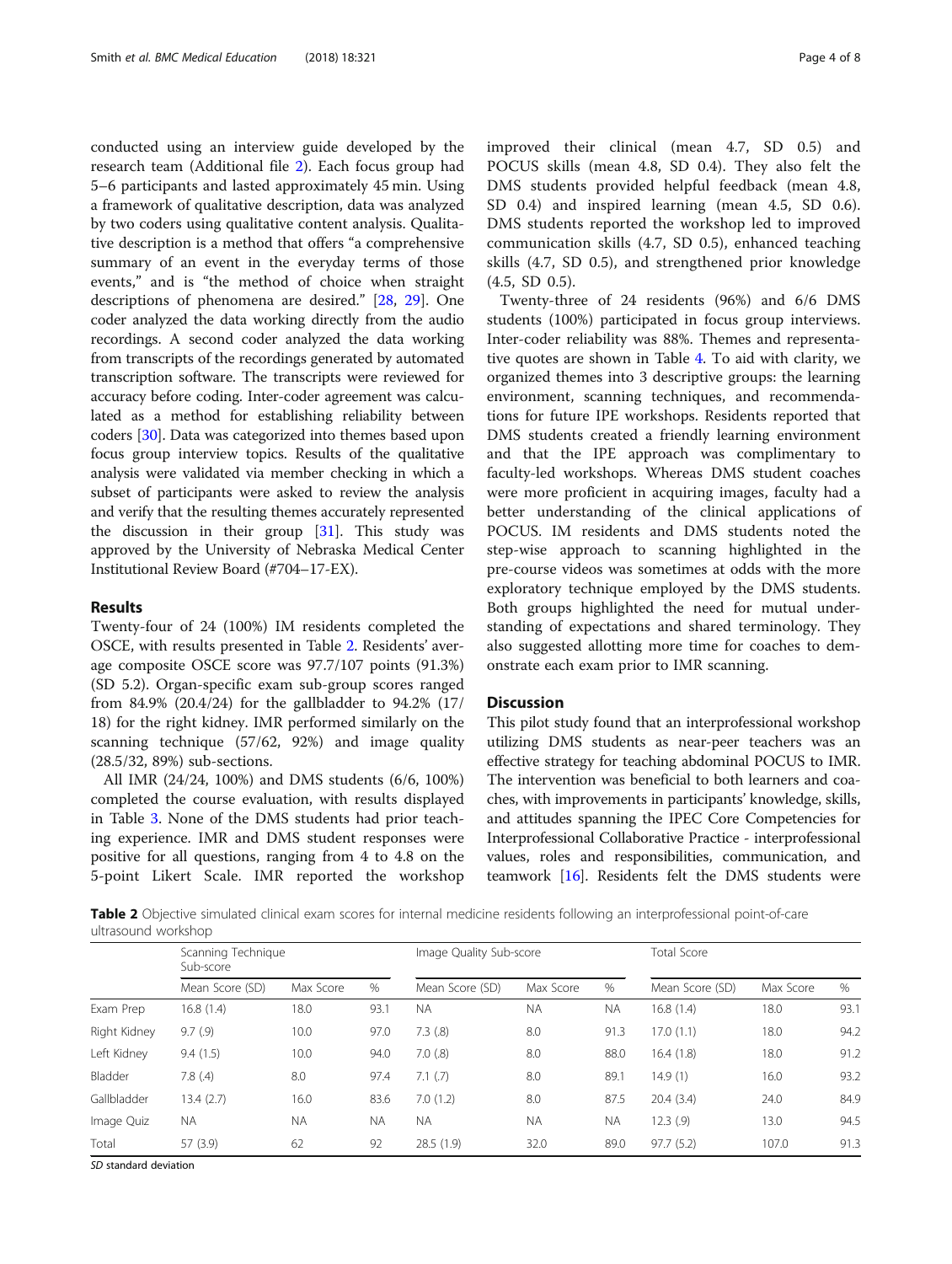<span id="page-4-0"></span>Table 3 Course evaluation responses for internal medicine residents and diagnostic medical sonography student coaches. Scores reported using 5-point Likert Scale,  $1 =$  strongly disagree,  $2 =$  somewhat disagree,  $3 =$  neither disagree nor agree,  $4 =$  somewhat agree,  $5 =$  strongly agree.

| Internal Medicine Residents ( $n = 24$ )                                                 | Mean (SD) |  |  |
|------------------------------------------------------------------------------------------|-----------|--|--|
| My instructor created a non-threatening learning environment.                            | 4.8(4)    |  |  |
| My instructor had sound understanding of course content.                                 | 4.8(.4)   |  |  |
| My instructor provided helpful feedback.                                                 | 4.8(.4)   |  |  |
| My instructor inspired me to learn.                                                      | 4.5(6)    |  |  |
| My instructor was a role model for professionalism.                                      | 4.7(6)    |  |  |
| My instructor provided a mentorship role.                                                | 4.4(.7)   |  |  |
| My instructor inspired me to want to teach in the future.                                | 4.0(1)    |  |  |
| This activity improved my clinical skills.                                               | 4.7(5)    |  |  |
| This activity enhanced my skills in performing point-of-care ultrasound.                 | 4.8(.4)   |  |  |
| I will apply the skills I learned to my clinical practice.                               | 4.3(.7)   |  |  |
| I would recommend this activity to other residents in my program.                        | 4.5(6)    |  |  |
| Diagnostic Medical Sonography Students ( $n = 6$ )                                       |           |  |  |
| This activity improved my ability to communicate with colleagues in my discipline.       | 4.7(5)    |  |  |
| This activity improved my ability to communicate with colleagues in other disciplines.   | 4.7(5)    |  |  |
| This activity helped me develop my teaching skills.                                      |           |  |  |
| As a result of this activity, I am more likely to be involved in teaching in the future. |           |  |  |
| This activity improved my organizational skills.                                         | 4.0(9)    |  |  |
| This activity improved my clinical skills.                                               |           |  |  |
| This activity allowed me to consolidate previous knowledge.                              |           |  |  |
| I would recommend this activity to other students in my program.                         | 4.5(.5)   |  |  |

capable teachers, and they performed well on the OSCE. The DMS students reported their role as educators improved their communication, teaching, and clinical skills. These findings have important implications, as they demonstrate how interprofessional collaboration may allow broader adoption of POCUS in medical education, especially when faculty expertise is limited.

In the qualitative analysis, IMR reported the IPE workshop was complimentary to their prior experiences with faculty-led workshops. Although DMS coaches were more proficient in image acquisition, faculty educators had a better understanding of the clinical relevance of POCUS. This makes sense, given a sonographer's responsibilities are primarily related to image acquisition, not interpretation and clinical decision making. This finding suggests that IPE needs to be integrated with profession- or discipline-specific education, as content relevance is a pillar of adult learning [[32](#page-7-0)]. In our broader POCUS curriculum, the basic image acquisition skills taught in the IPE course were reinforced by faculty-led didactics and clinical applications in patient care settings. In the future, we plan to examine a longitudinal IPE curriculum in which IMR rotate with sonographers to sustain and enhance their image acquisition skills.

While the overall feedback from workshop participants was positive, there were several lessons learned. IMR felt some DMS coaches were less prepared than others, resulting in an over-reliance on the facilitator checklist. This may speak to differing levels of confidence among the DMS students, who were novice teachers. It is also possible there was apprehension related to perceived interprofessional hierarchy and biases [\[33](#page-7-0), [34\]](#page-7-0). These findings supports the need for thoughtful preparation of near-peer coaches who may be in a teaching role for the first time. It may also be helpful to allow coaches and learners to interact prior to the teaching session. For example, allowing time for socialization or "ice-breaker" activities may encourage a more relaxed teaching/learning environment [[24\]](#page-7-0).

Participants reported differing scanning strategies were sometimes problematic. Whereas residents favored the step-wise approach outlined in the pre-course videos, sonographers often employed a less restrictive, investigative strategy. We believe this divergence is related to differing levels of competence in performing abdominal sonography, as detailed in the Dreyfus and Dreyfus model of skill development [[35\]](#page-7-0). The IMR were novice learners, who tend to be rule-driven and reliant on analytical problem-solving. This contrasts to the more expert DMS students, whose extensive experience with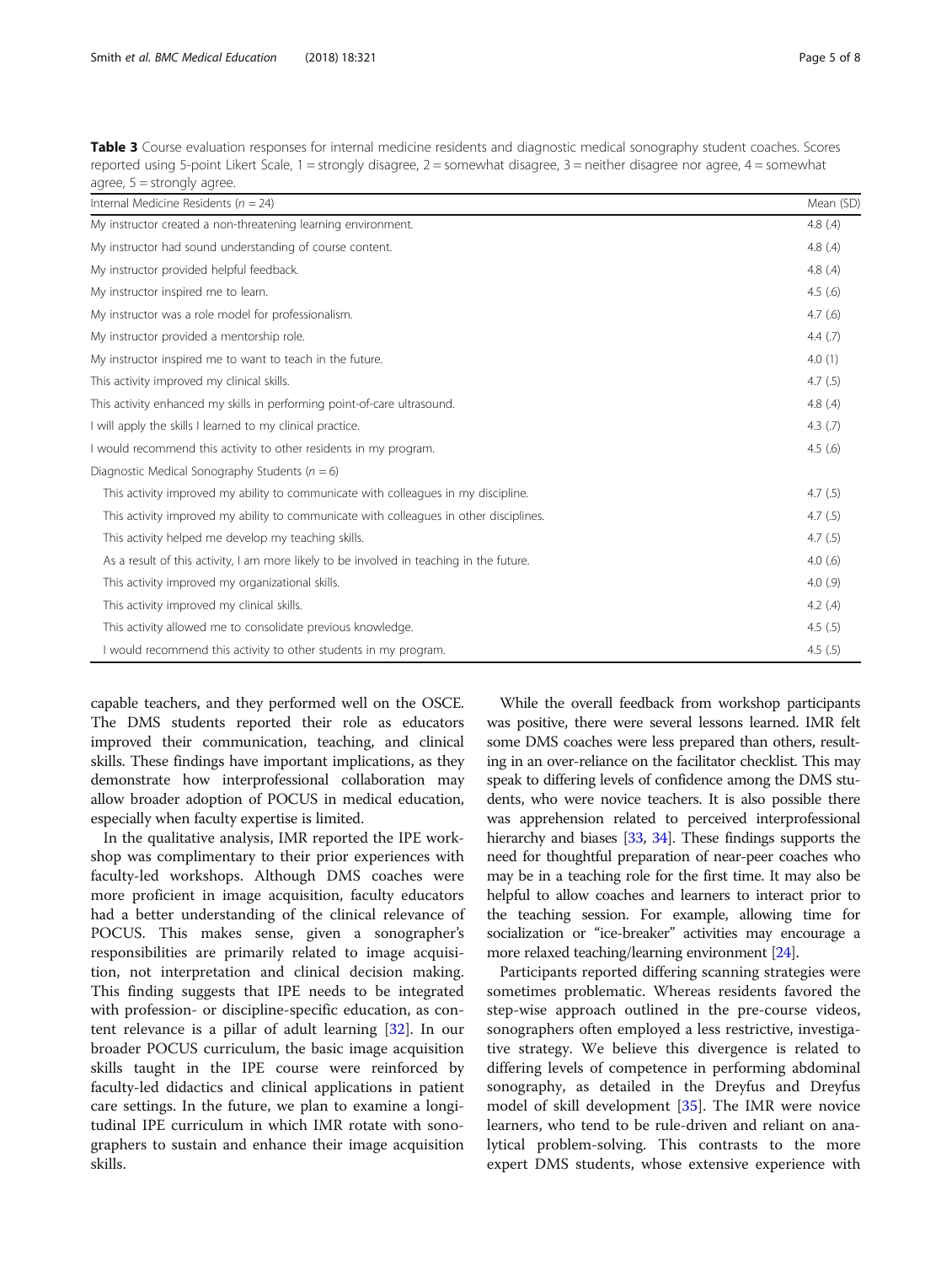<span id="page-5-0"></span>Table 4 Themes and representative quotes from focus group interviews. IMR = Internal Medicine residents

| Themes                                                                                                                                                                                                                                   | Representative Quotes                                                                                                                                                                                                                                                                                                                                                                                                                                                                                                                                                                                                                                                                                                                                                                                                                                                                                                                                                 |
|------------------------------------------------------------------------------------------------------------------------------------------------------------------------------------------------------------------------------------------|-----------------------------------------------------------------------------------------------------------------------------------------------------------------------------------------------------------------------------------------------------------------------------------------------------------------------------------------------------------------------------------------------------------------------------------------------------------------------------------------------------------------------------------------------------------------------------------------------------------------------------------------------------------------------------------------------------------------------------------------------------------------------------------------------------------------------------------------------------------------------------------------------------------------------------------------------------------------------|
| Learning Environment                                                                                                                                                                                                                     |                                                                                                                                                                                                                                                                                                                                                                                                                                                                                                                                                                                                                                                                                                                                                                                                                                                                                                                                                                       |
| IMR felt the DMS students created a positive learning environment.                                                                                                                                                                       | "It made it easier to just try and see what happens and you fail. You have<br>students teaching you and they're very willing to work with you. It's not<br>like having a faculty [instructor] It's someone else who you know is also<br>learning and it makes it more comfortable, definitely." IMR                                                                                                                                                                                                                                                                                                                                                                                                                                                                                                                                                                                                                                                                   |
| IMR felt the DMS coaches offered a unique, yet complimentary,<br>skill set compared to workshops led by faculty. DMS students<br>were more proficient at acquiring images, while faculty<br>were better at recognize clinical relevance. | "When she did it, it was actually really helpful to understand and watch<br>how she positions her hand, watch how she holds the probe, watch her<br>fine tuning the images just to get that perfect shot. It's hard doing it for<br>the first couple of times to understand exactly how hard to push and how<br>to exactly manipulate the probe. Since they do it every day, it seemed better<br>to ask." IMR<br>"Using the ultrasound as an extension of our physical exam. But listening to<br>it from the faculty's perspective knowing that this is going to applicable.<br>We're not just learning this to check it off. We're actually going to need this<br>and rely on it to make clinical decisions was helpful to have from a faculty<br>standpoint that makes sense." IMR                                                                                                                                                                                  |
| Both groups felt it was important to ensure there was a clear<br>mutual understanding of expectations and terminology prior<br>to the workshop.                                                                                          | "I feel that the expectations of what our job [as instructors] was done nicely<br>with the sheets [we were given] and the grading rubric. [We knew] exactly<br>wat they wanted us to point out to make sure that we were covering<br>everything. That was very helpful." DMS<br>"I don't know if they had enough direction to know what our expectations<br>were They were all 'here's the paper' that they're [IMRs] are going to be<br>tested on. So I'm sure they were thinking like 'let's go down this list of<br>stuff that they need to know' and let's check off the boxes rather than<br>use it as a hand-on experience." IMR<br>"[The terminology] is not universal. Where they use short access, we use<br>transverse. Like I said, their lingo is a little bit different." DMS                                                                                                                                                                            |
| Scanning Technique                                                                                                                                                                                                                       |                                                                                                                                                                                                                                                                                                                                                                                                                                                                                                                                                                                                                                                                                                                                                                                                                                                                                                                                                                       |
| IMR and DMS students felt there was sometimes conflicting<br>scanning strategies. IMR tended to favor the step-wise approach<br>demonstrated in their pre-course videos, whereas DMS students<br>favored a more exploratory strategy.    | "I think it was kind of hard sometimes. Like it was nice that they watch<br>those videos before but then sometimes they wouldn't stray away from<br>the video. They'd go where the video told them to go and not listen to<br>what I was trying to say, like we can try to go more inferior posterior here<br>or whatever. They won't be very receptive because they kept trying to<br>revert back to that video." DMS<br>"I feel like before when we have the lectures, they give us more like a<br>step-by-step, like put it this way and then you turn this direction and<br>you do this. You know it was more step-by-step and they're [DMS instructors]<br>are kind of like put it on and we'll kind of see what happens and then just<br>kind of adjusted to this regimen. I think it is kind of nice to have both sides<br>of things but you know it's like if I went into a new patient, then I would<br>have to have a framework on how to approach it." IMR |
| Recommendations                                                                                                                                                                                                                          |                                                                                                                                                                                                                                                                                                                                                                                                                                                                                                                                                                                                                                                                                                                                                                                                                                                                                                                                                                       |
| Participants suggested that future IPE workshops should allot more<br>time for DMS students to demonstrate their scanning technique<br>for the IMR.                                                                                      | "Maybe a little bit more time or letting us show them maybe a couple of<br>minutes. This is how we do it. And then maybe that would kind of help<br>them too if they see us moving around and not just staying in one spot,<br>maybe that will help them." DMS<br>"We can have the sonographer go through every organ [to] show us how<br>they obtain all their views, on all their windows, and then we'll rotateThat<br>way we can see six different techniques on how to obtain the same view<br>and then we can take which one we thought works best for us." IMR                                                                                                                                                                                                                                                                                                                                                                                                 |

# DMS diagnostic medical sonographer

abdominal sonography allowed them to apply a more intuitive, exploratory scanning strategy. In developing the course, we attempted to minimize the impact of teaching inexperience and the "competency gap" between DMS coaches and IMR in several ways. DMS student coaches reviewed the pre-course online modules assigned to the IMR, which outlined a standard approach to image acquisition. Furthermore, the train-the-trainer session was designed to allow the DMS coaches to practice teaching

strategies targeted at novice learners in a simulation environment. Despite these efforts, there are opportunities for improvement. In future sessions, we plan to better highlight this difference during the train-the-trainer session, so that DMS students can adjust their expectations and teaching styles to better meet the residents at their level of development.

This study had several limitations. It was conducted at a single site with few participants. Additionally, the study did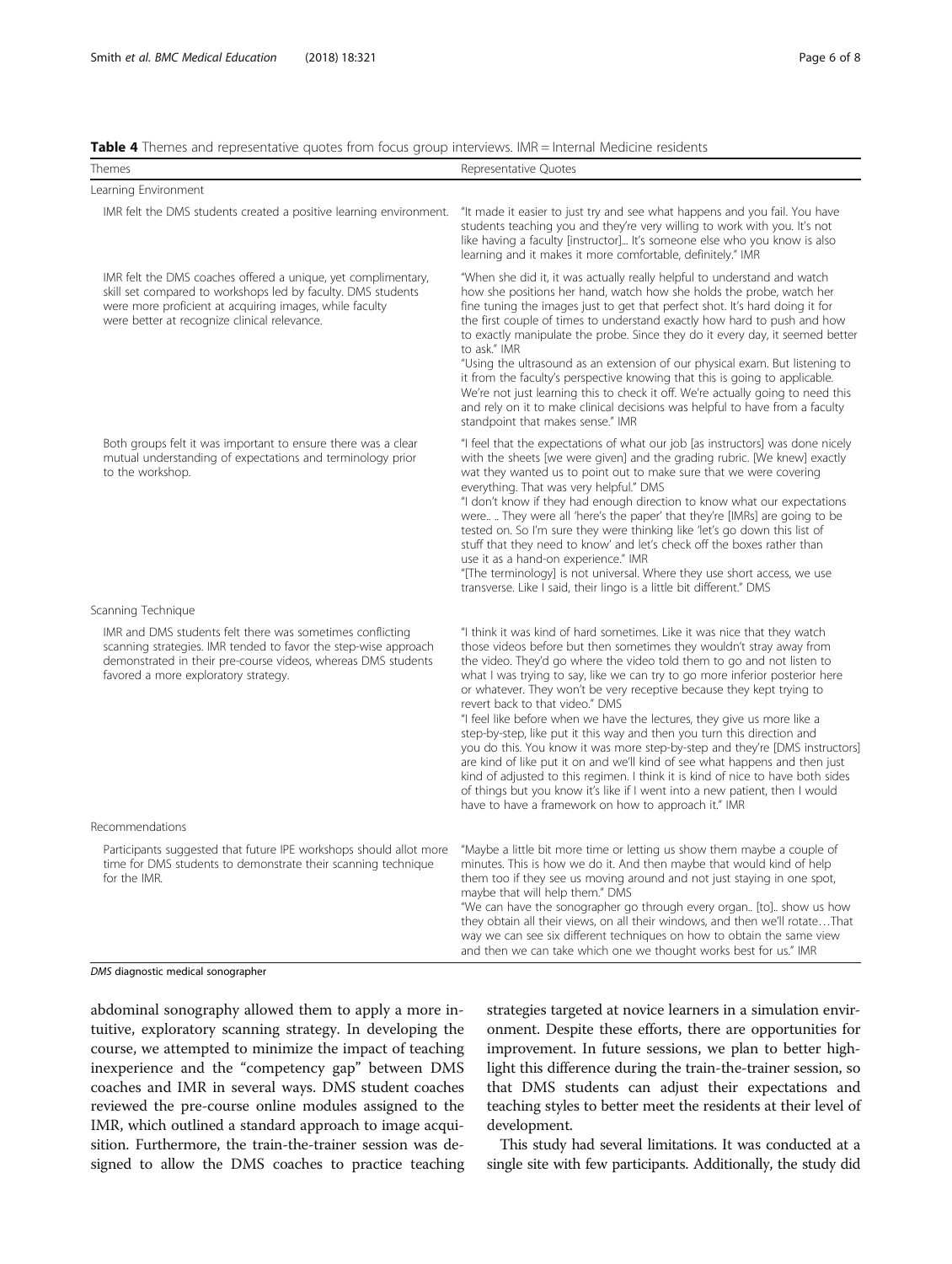<span id="page-6-0"></span>not have a control arm, such as a faculty-led workshop. Future research will need to confirm these findings with additional learner groups in other settings.

The costs associated with replicating this intervention will vary based on local resources. Having access to previously purchased machines, our primary expense was standardized patients (\$20/hour). Three of the authors (CS, TM, KM) had salary support through program directorships. Although not all residency programs share a campus with a sonography program, there are nearly 500 accredited DMS and cardiovascular technology programs (the latter offering training in echocardiography and vascular sonography) in over 40 states  $[36]$  $[36]$  $[36]$ , meaning interprofessional collaboration is a viable option at many institutions.

# Conclusions

An interprofessional educational approach utilizing near-peer teaching was an effective method for teaching IMR to perform abdominal POCUS. Both DMS student coaches and residents benefited from the experience. This approach may offer an option for teaching POCUS to medical trainees when available faculty expertise is limited.

# Additional files

[Additional file 1:](https://doi.org/10.1186/s12909-018-1437-2) OSCE Scoring Form Abdominal Ultrasound Exam Assessment Form. Scoring form used for objective structured clinical exam of abdominal point-of-care ultrasound. (DOCX 27 kb)

[Additional file 2:](https://doi.org/10.1186/s12909-018-1437-2) Interview Guide Interprofessional point-of-care ultrasound focus group interview guide. Description of data: Interview guide for semi-structured focus group interviews. (DOCX 15 kb)

#### Abbreviations

DMS: Diagnostic medical sonography; IMR: Internal medicine residents; IPE: Interprofessional education; OSCE: Objective structured clinical exam; POCUS: point-of-care ultrasound

#### Acknowledgements

The authors wish to thank the University of Nebraska Medical Center Interprofessional Academy of Educators, Dr. James Maliszewski, and Walker Thomas for their support of this project.

#### Funding

University of Nebraska Medical Center Interprofessional Academy of Educators. The funding body had no role in the design, data collection, analysis, interpretation, nor writing process of this research.

#### Availability of data and materials

The datasets used and/or analyzed during the current study are available from the corresponding author on reasonable request.

#### Authors' contributions

CS conceived and designed the study; collected, analyzed, and interpreted data; and drafted and revised the manuscript. TM conceived and designed the study; collected and interpreted data; and reviewed and revised the manuscript. EB designed the study; collected and interpreted data; and reviewed and revised the manuscript. KW designed the study; collected and interpreted data; and reviewed and revised the manuscript. LP designed the study; collected, analyzed, and interpreted data; and reviewed and revised the manuscript. DN designed the study; interpreted data; and reviewed and revised the manuscript. KC designed the study; collected, analyzed, and

interpreted data; and reviewed and revised the manuscript. KM conceived and designed the study; collected and interpreted data; and reviewed and revised the manuscript. All authors read and approved the final manuscript.

#### Authors' information

All authors are members of the University of Nebraska Medical Center Interprofessional Academy of Educators. CS and TM are Co-directors of Pointof-care Ultrasound for the Department of Internal Medicine. KM is the Anderson Professor and Director of the Diagnostic Medical Sonography Program. KW is the Clinical Education Coordinator for the Diagnostic Medical Sonography Program. DN is the Associate Dean for Interprofessional Education. EB is an Education Researcher for the University of Nebraska Medical Center Interprofessional Academy of Educators.

#### Ethics approval and consent to participate

This study was approved by the University of Nebraska Medical Center Institutional Review Board (#704–17-EX). Participants were provided a consent cover letter, and their completion of the survey and focus group interviews served as consent to participate in the study.

#### Consent for publication

For the interview portion of the study, participants consented to have their responses recorded and transcribed. All data, including interview transcriptions, were anonymous.

#### Competing interests

The authors declare that they have no competing interests.

#### Publisher's Note

Springer Nature remains neutral with regard to jurisdictional claims in published maps and institutional affiliations.

#### Author details

<sup>1</sup>Department of Internal Medicine, University of Nebraska Medical Center, Section of Hospital Medicine, 986430 Nebraska Medical Center, Omaha, NE 68198-6430, USA. <sup>2</sup>University of Nebraska Medical Center, Interprofessional Academy of Educators, 987115 Nebraska Medical Center, Omaha, NE 68198-7115, USA. <sup>3</sup>Department of Medical Imaging & Therapeutic Sciences, Diagnostic Medical Sonography Program, University of Nebraska Medical Center, 984545 Nebraska Medical Center, Omaha, NE 68198-4545, USA. 4 Department of Health Promotion, University of Nebraska Medical Center, 984395 Nebraska Medical Center, Omaha, NE 68198-4320, USA. <sup>5</sup>Department of Internal Medicine, Division of General Internal Medicine, University of Nebraska Medical Center, 986430 Nebraska Medical Center, Omaha, NE 68198-6430, USA. <sup>6</sup>Department of Internal Medicine, Section of Hospital Medicine, 986430 Nebraska Medical Center, Omaha, NE 68198-6430, USA.

## Received: 1 October 2018 Accepted: 18 December 2018 Published online: 27 December 2018

#### References

- 1. Bhagra A, Tierney DM, Sekiguchi H, Soni NJ. Point-of-care ultrasonography for primary care physicians and general internists. Mayo Clin Proc. 2016; 91(12):1811–27.
- 2. Dinh VA. Integration of ultrasound in medical education at United States medical schools: a National Survey of Directors' experiences. J Ultrasound Med. 2016;35(2):413–9.
- 3. Bahner DP, Goldman E, Way D, Royall NA, Liu YT. The state of ultrasound education in U.S. medical schools: results of a national survey. Acad Med. 2014;89(12):1681–6.
- 4. Atkinson P, Bowra J, Lambert M, Lamprecht H, Noble V, Jarman B. International Federation for Emergency Medicine point of care ultrasound curriculum. CJEM. 2015;17(2):161–70.
- 5. Pustavoitau A, Blaivas M, Brown S, Gutierrez C, Kirkpatrick A, Kohl B, et al. Ultrasound Certification Task Force on Behalf of the Society of Critical Care Medicine. Official Statement of the Society of Critical Care Medicine Recommendations for achieving and maintaining competence and credentialing in critical care ultrasound with focused cardiac ultrasound and advanced critical care echocardiography. [https://journals.lww.com/](https://journals.lww.com/ccmjournal/Documents/Critical%20Care%20Ultrasound.pdf) [ccmjournal/Documents/Critical%20Care%20Ultrasound.pdf.](https://journals.lww.com/ccmjournal/Documents/Critical%20Care%20Ultrasound.pdf) Accessed 13 Nov 2018.